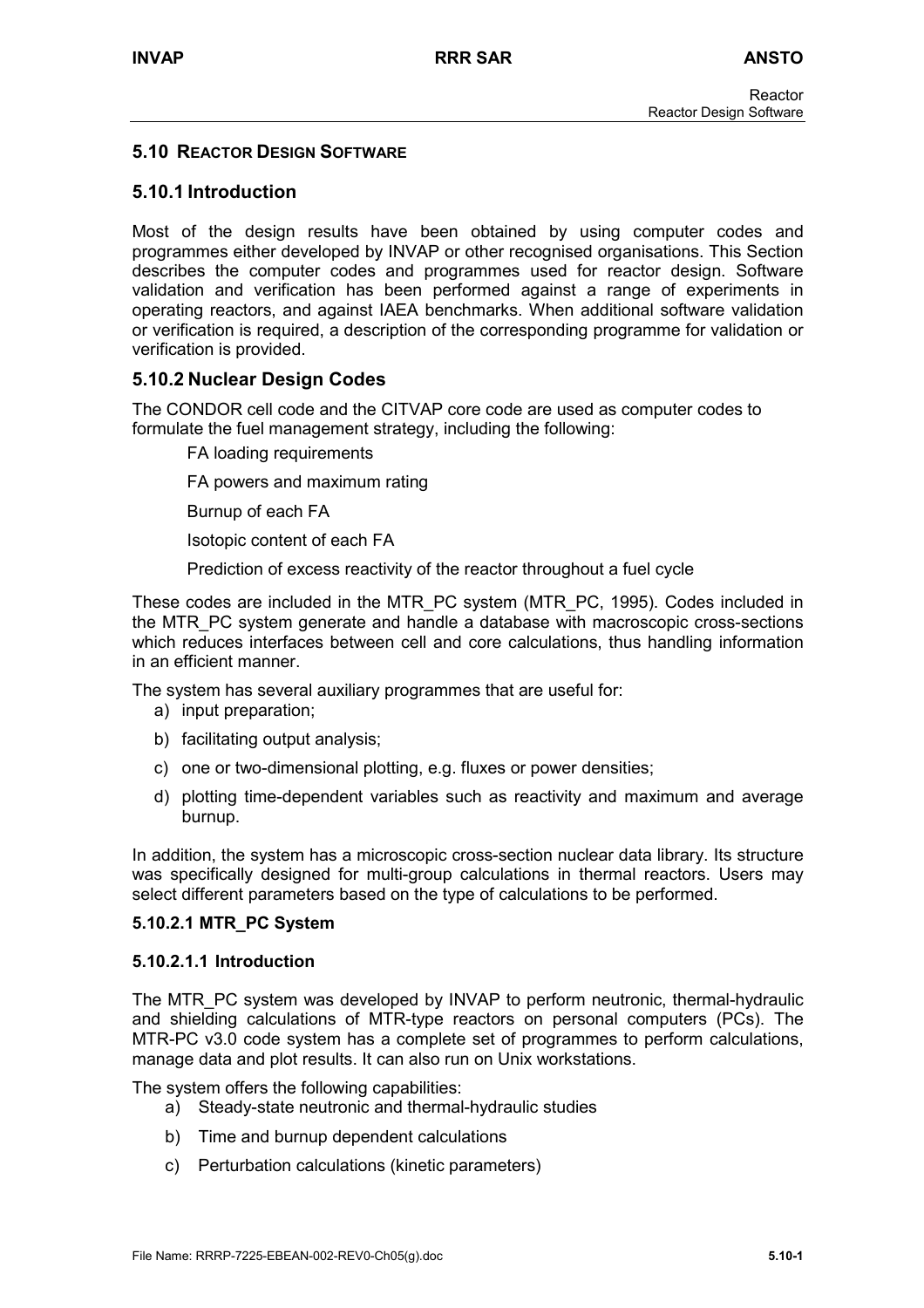- d) Fuel management
- e) Control rod plate positioning calculations
- f) Transient calculations
- g) Accident calculations
- h) Calculations of production, decay and processing of radioactive materials
- i) Calculations of shielding against gamma radiation

#### **5.10.2.1.2 Software and Hardware Requirements**

The programmes are written in FORTRAN. Two different platforms can be used: Windows 95 operating system (or later versions thereof) for PCs or UNIX workstations.

## **5.10.2.1.3 MTR\_PC Technical Documentation**

The documentation includes the following items:

Installation instructions

Introduction to the MTR\_PC System

Description of the different INVAP codes, including the mathematical and calculation techniques wherever applicable

Description of the modified parts, if applicable, for the International Codes

Input descriptions

Output descriptions

Sample problems

## **5.10.2.2 Macroscopic Cross Section Handler: HXS V4.2**

The HXS programme (Cross section handler) is a major utility. It handles macroscopic cross sections (identified by a name) in library form.

This programme has the following functions:

Creation of a library

Adding cross-sections (xs) with various formats (anisn, wims)

Extracting xs with formats for various programmes (citvap, dioxybar)

Listing of xs names

Displaying of xs

Deleting a set of xs

Renaming a set of xs

Mixing of different XS sets

## **5.10.2.3 Cell Calculations**

## **5.10.2.3.1 CONDOR v2.5**

The CONDOR Code (CONDOR, 1995) can be used to perform fuel cell calculations for fuel plates in slab geometry, single fuel rods and fuel rods in cluster geometry.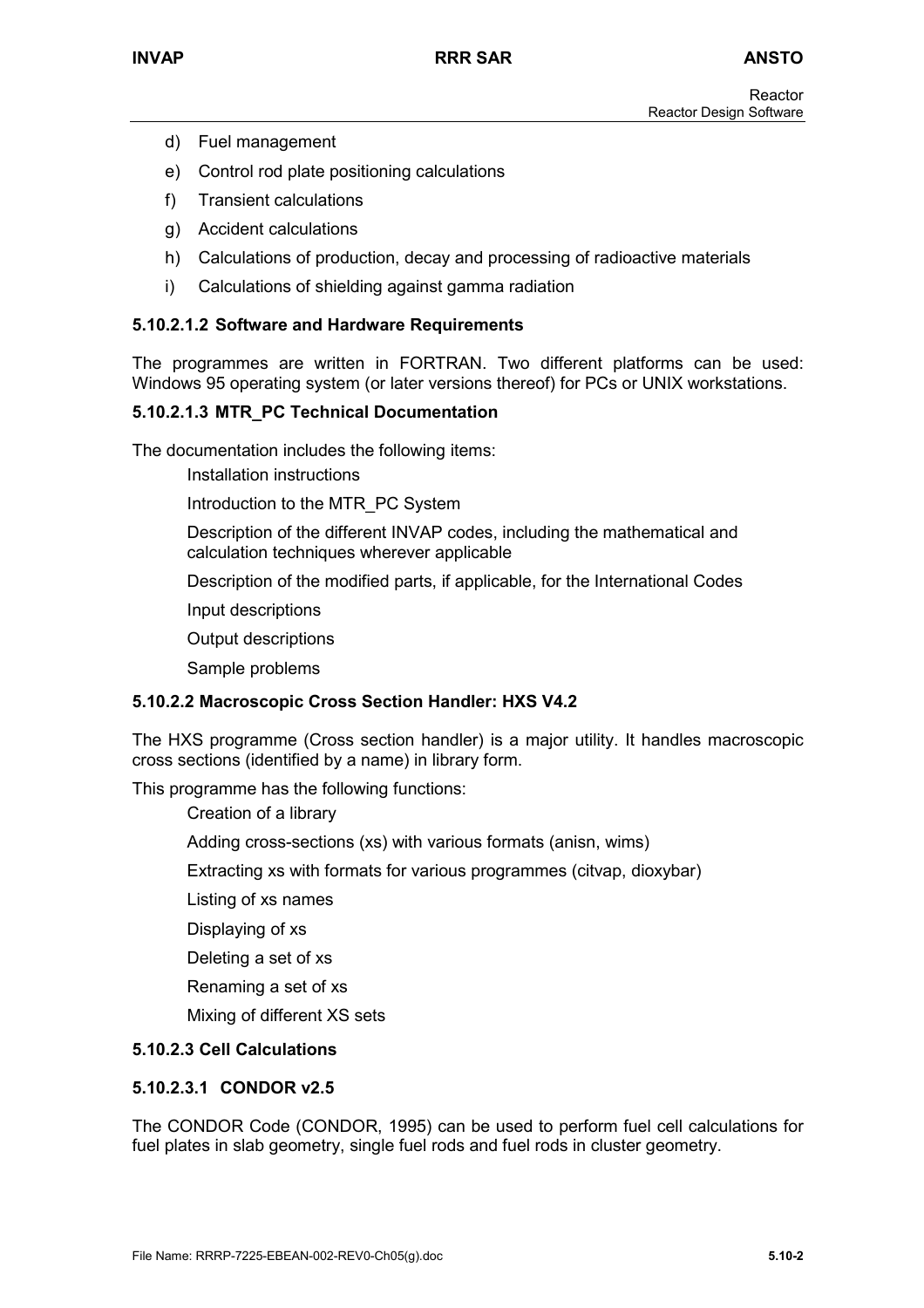The flux distribution within the region of interest is calculated using the collision probability method in a multi-group scheme with various types of boundary conditions available.

The code incorporates free format input and uses its own nuclear data library. Nuclear data used by CONDOR (ESIN type) is described in Section 5.7.6.5. This data includes cross sections ( $P_0$  and  $P_1$ ), resonance parameters and burnup information.

For MTR-type reactors, calculations are conducted in one-dimensional geometry (1D), applying the collision probability method.

The user can plot different variables, such as: burnup-dependent variables (multiplication factor, atom densities, peaking factor, fluxes); spatial-dependent variables (fluxes, power densities), in 1 or 2 dimensions; energy-dependent fluxes; and a geometric representation of the system under calculation.

The main purpose of the code is to prepare cross-section libraries to be used by the CITVAP code.

This code is not included in the free version of the MTR\_PC system (v 2.6).

## **5.10.2.4 Core Calculations**

#### **5.10.2.4.1 CITVAP v3.2**

The CITVAP reactor calculation code (CITVAP, 1995) is a new version of the CITATION-II code, developed by INVAP's Nuclear Engineering Division.

The code was developed to improve CITATION-II performance. In addition, programming modifications were performed for its implementation on personal computers.

The code solves 1, 2 or 3-dimensional multi-group diffusion equations in rectangular or cylindrical geometry. Spatial discretisation can also be achieved with triangular or hexagonal meshes.

Nuclear data can be provided as microscopic or macroscopic cross-section libraries.

CITVAP maintains all the original CITATION options and implements the following relevant features:

- a) Burnup dependent calculations can be made with macroscopic cross sections (MXS).
- b) FA management can be modelled, also with MXS.
- c) Changes of control rod plate position can be simulated during the calculation of a reactor with MXS.
- d) It has a great versatility in the input data format due to the inclusion of a preprocessing module. Input data are free-format and fully compatible with standard CITATION formatted data. This feature improves 3-D problem description and makes it easier to describe fuel management and fuel element movements with axial discretisation.
- e) The MXS are dependent on two parameters: burnup (to take into account time dependence of fissile and fission product concentrations), and power density (to consider specific fission product concentrations, such as Xe-135).
- f) It allows a fast search for the equilibrium core (BOC and EOC).
- g) It is easy to replace materials during calculation.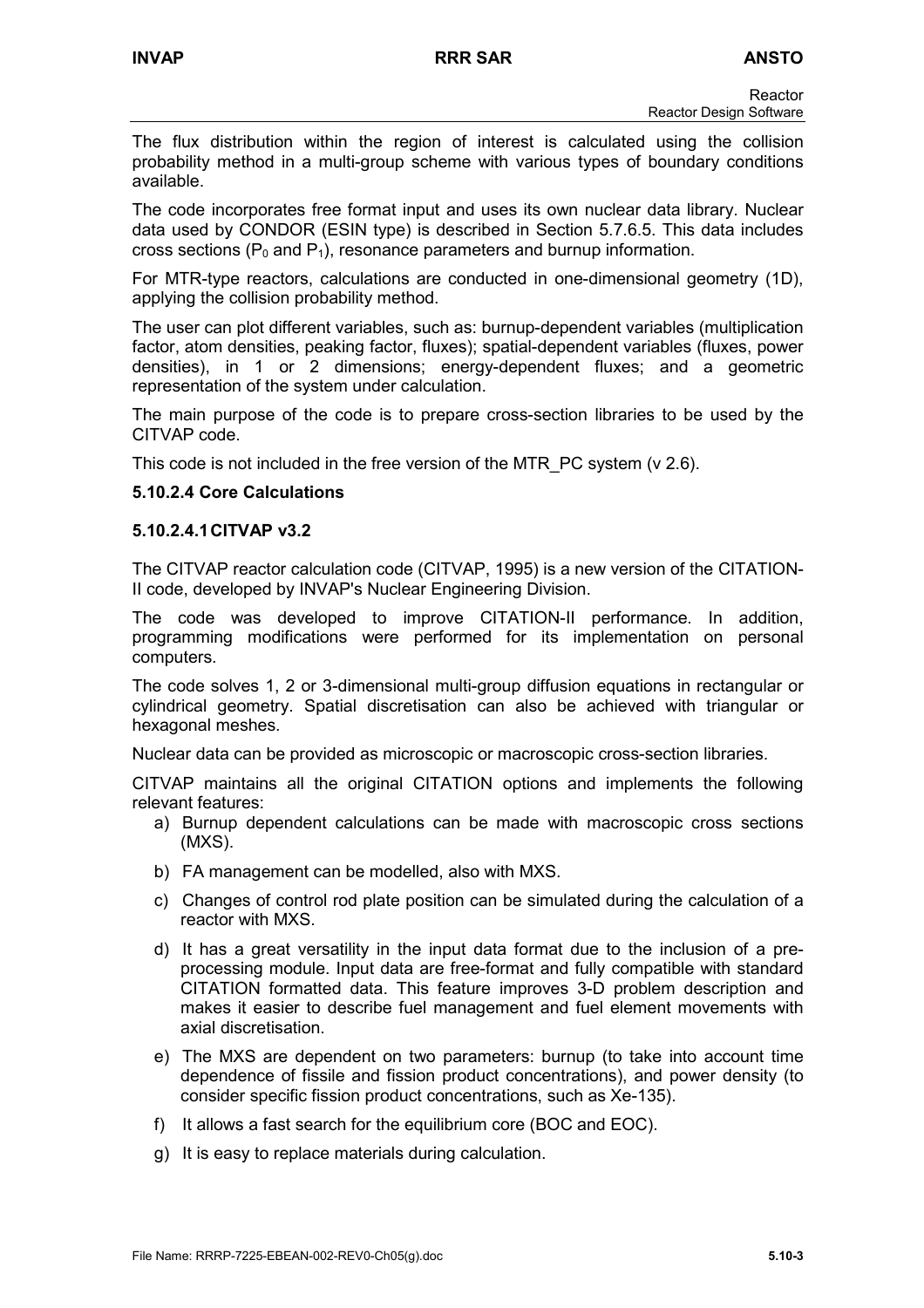- h) The calculation may be interrupted at user specified conditions, for instance, for FA replacement when the core excess reactivity is lower than a fixed value.
- i) It automatically generates an auxiliary file with time dependence of selected variables.
- j) It has a user-friendly graphic display.
- k) It can store a given core state, for instance, BOC or EOC state.
- l) It is easy to define the initial core state.
- m) It has easy to use restart capabilities.
- n) It permits fast and easy access to MXS libraries generated with HXS 4.0 and HXS PC programmes.

## **5.10.2.5 Monte Carlo Codes**

#### **5.10.2.5.1 MCNP**

This is a well-known Monte Carlo transport code (Briesmesiter, J., et al., 1992) for neutron, gamma and electron calculations. It uses ENDF/B-VI cross sections and performs calculations in 3-dimensions. It is used to verify neutronic parameters through an independent calculation method. This code is not included in any version of the MTR\_PC system.

#### **5.10.2.6 Validation of Nuclear Design Codes**

The calculation method chosen for the neutronic design has been validated against measurements taken at various reactors and an additional validation against an IAEA computational benchmark (IAEA TECDOC 233) has also been performed.

## **5.10.2.6.1 Experimental Measurements**

## **5.10.2.6.1.1 RA-2 Measurements**

A set of neutronic measurements was performed on the RA-2 reactor (Buenos Aires, Argentina) in 1983. The analysed configurations of the core had between 20 to 30 FAs.

Different reflectors were employed, e.g.; water, graphite and beryllium.

The FAs are composed of 90% enriched uranium with a loading of 147 g of  $U^{235}$  per FA.

Reactivities of different core configurations were obtained from these measurements.

## **5.10.2.6.1.2 RA-6 Measurements**

A set of neutronic measurements was performed on the RA-6 reactor (Bariloche, Argentina). The configurations of the core are fixed to 20 FA.

The FAs are composed of 90% enriched uranium.

The reactivity worth of a small piece of ternary alloy of Ag-In-Cd absorber material was obtained from these measurements.

## **5.10.2.6.1.3 NUR Measurements**

A set of neutronic measurements was performed on the NUR reactor in Argel in 1989. They include core configurations up to 16 FAs.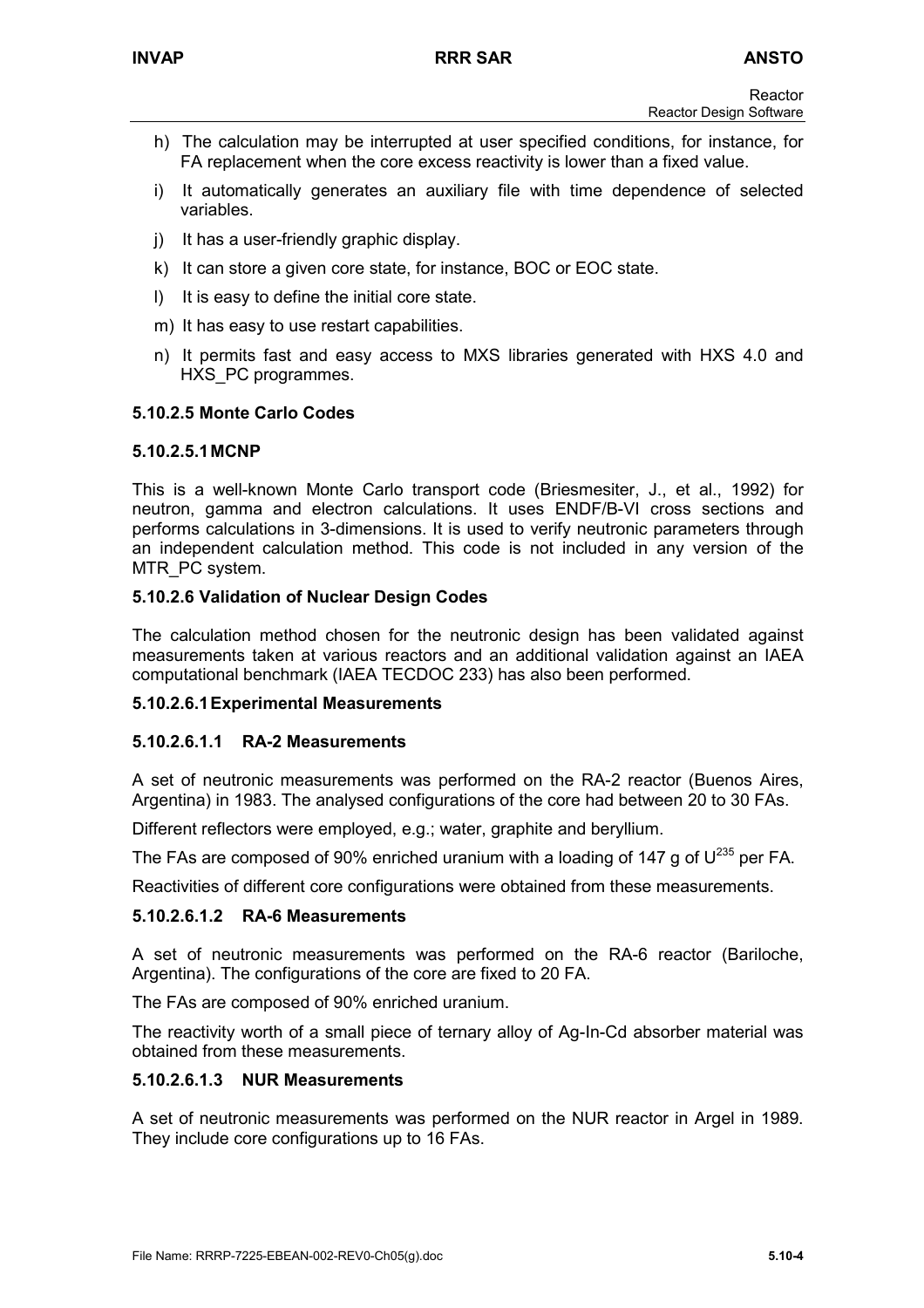The FAs are composed of 20% enriched uranium, with a loading of 290.7 g of  $U^{235}$  per FA.

The following data was obtained from these measurements:

- a) Excess reactivity of various cores.
- b) Reactivity worth of various control rods with different insertion percentages in the core.
- c) Subcritical reactivity of various control rods with the rod-drop method.
- d) Flux profiles.

## **5.10.2.6.1.4 ETRR-2 Measurements**

Numerous neutronic measurements were performed on the ETRR-2 reactor during the commissioning in 1997/1998.

Various core configurations were assembled for the low power tests during the commissioning. Various validation tests were carried out including measurements and calculations for the following:

- a) Critical states for different core configurations.
- b) The reactivity worth of the ETRR-2 SSS, based on the insertion of gadolinium into the core.
- c) CR calibration.
- d) Reactivity excess of the cores analysed, shutdown margins and reactivity worth of the shutdown system for the different core configurations.
- e) Power Peaking Factor.

## **5.10.2.6.2 Theoretical Verification – Benchmark Calculation**

The MTR reactor benchmark proposed by IAEA in 1980 in the IAEA TECDOC-233 "Research Reactor Core Conversion from the use of Highly Enriched Uranium to the use of Low Enriched Uranium fuels", and the 1985 annex were calculated.

The following contributing organisations performed this benchmark:

| Argonne National Laboratory                 | <b>ANL</b>               | USA         |
|---------------------------------------------|--------------------------|-------------|
| Australian Atomic Energy Commission         | AAEC                     | Australia   |
| Comisión Nacional de Energía Atómica        | <b>CNEA</b>              | Argentina   |
| Commissariat a l'Energie Atomique           | <b>CEA</b>               | France      |
| Eldg. Institüt für Reaktorforschung         | EIR                      | Switzerland |
| Internationale Atomreaktorbau F.R. Gmbh     | <b>INTERATOM Germany</b> |             |
| Japan Atomic Energy Research Institute      | <b>JAERI</b>             | Japan       |
| Junta de Energía Nuclear                    | <b>JEN</b>               | Spain       |
| Kyoto University Research Reactor Institute | <b>KURRI</b>             | Japan       |
| <b>Riso National Laboratory</b>             | <b>RISO</b>              | Denmark     |

The core has 25 FAs with BOC and EOC states, with graphite reflector.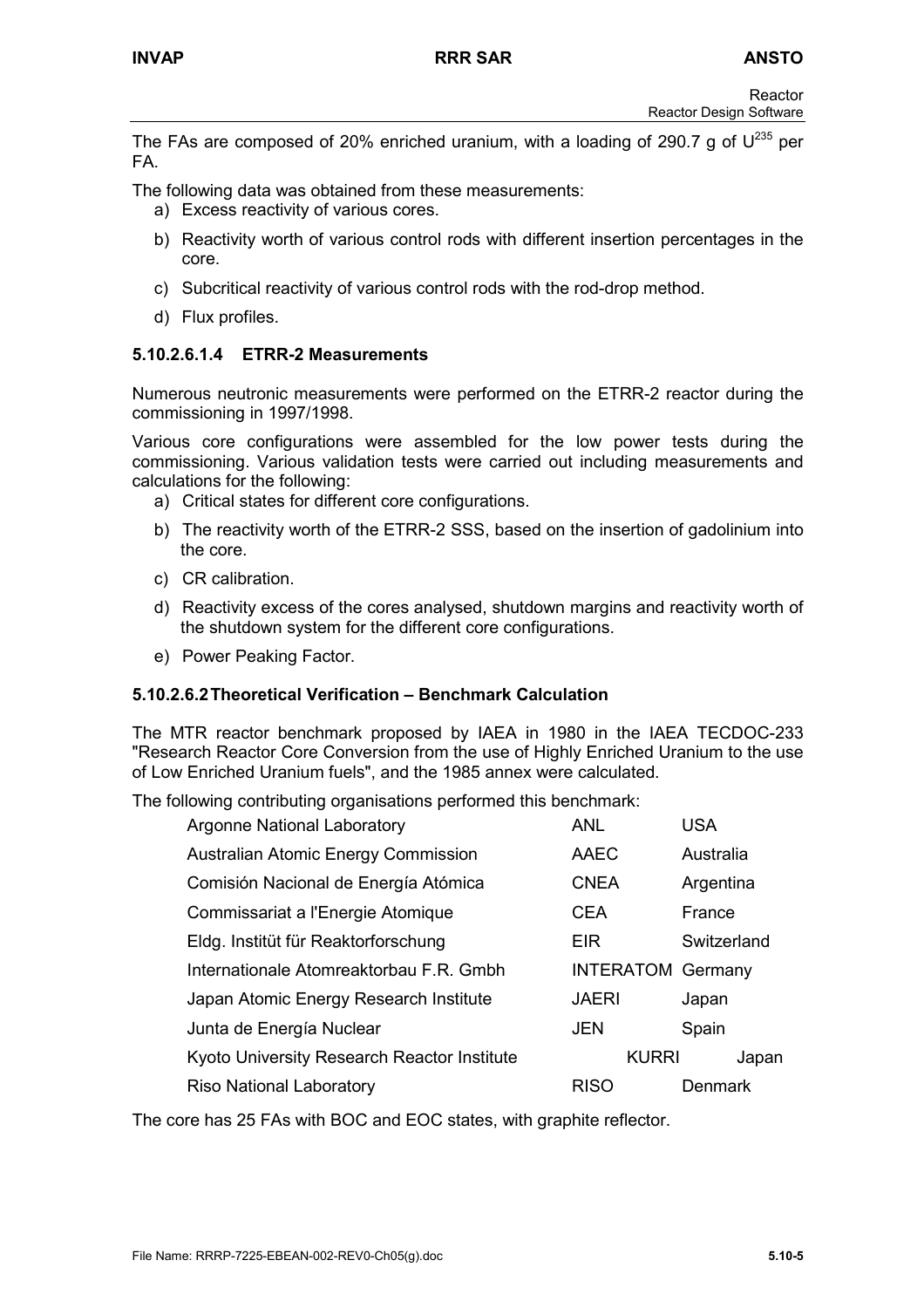There are two types of FA:

- a) HEU:  $90\%$  enrichment with 280 g of  $U^{235}$  in each FA
- b) LEU: 20 % enrichment with 390 g of  $U^{235}$  in each FA

The following results were obtained from this calculation:

- a) Multiplication factor.
- b) Fluxes and flux ratios along the two axes of symmetry of the core in three groups for BOC and EOC conditions.
- c) Neutron generation time and delayed neutron fraction.
- d) Isothermal reactivity feedback coefficients versus:
	- (i) Water temperature
	- (ii) Water density
	- (iii) Core void fraction
	- (iv) Local void fraction
	- (v) Radial and Local PPF
	- (vi) Control Rod worth:
		- with Ag-In-Cd absorber
		- with Hafnium absorber
		- with  $B_4C$  absorber

#### **5.10.3 Thermal-hydraulic Design Codes**

#### **5.10.3.1 Steady-State Calculations**

#### **5.10.3.1.1 TERMIC4.0**

The TERMIC code is part of the MTR\_PC system described above. It is a steady-state thermal-hydraulic code developed to perform core thermal hydraulic design using plate type fuel assemblies. TERMIC is intended to calculate maximum allowable powers and heat fluxes using selectable limiting criteria of onset of nucleate boiling (ONB), CHF and Flow Instability as a function of the coolant velocity. The coolant is light water, in upward or downward flow.

Despite the capability of the code is limited to single-phase condition, it includes twophase limits, such as Flow Instability and CHF in the coolant. In the analysis coolant channels are assumed bounded by flat plates with a width equal to the fuel plate span.

A single channel is split into axial cells. An energy balance and dynamic and frictional pressure gradients are calculated across each axial cell.

Losses resulting from entrance and exit effects are accommodated in the code using specific loss coefficients, while frictional pressure drop is calculated using a friction factor correlation appropriate for narrow channels. All coolant property values are assumed to vary with temperature and pressure along the channel.

As TERMIC was programmed as an engineering code, it includes a multiplicative and statistical treatment for uncertainty factors of the input data. The first method combines in a multiplicative way the different uncertainty factors that affect the data appearing on the calculation expressions. In the statistical evaluation method it is assumed that most of the uncertainties are independent and as the probability of the extreme values of the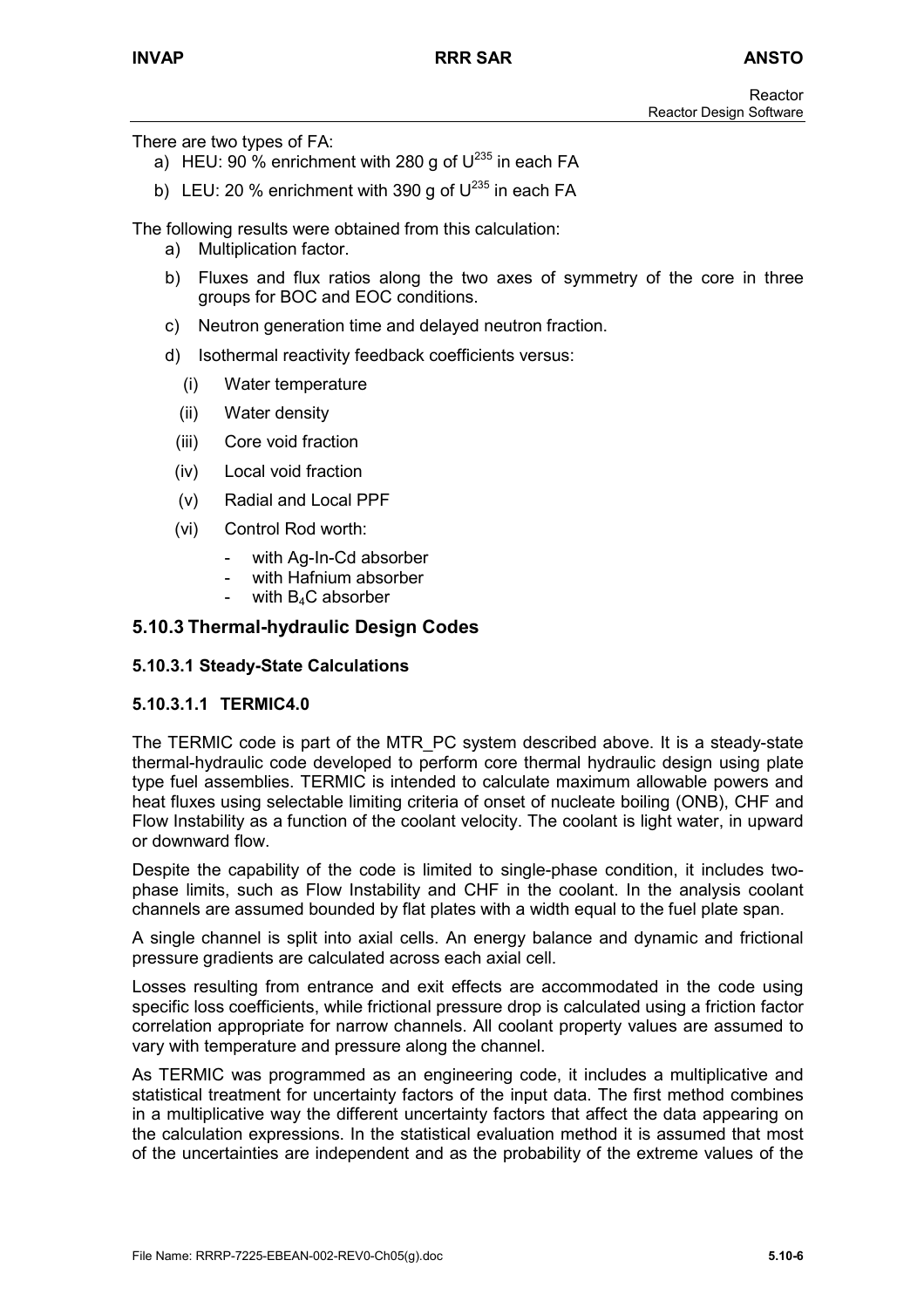deviations, all occurring at the same point in the core, is quite remote, uncertainties are combined in a statistical manner.

## **5.10.3.1.2 CAUDVAP**

CAUDVAP is part of the MTR\_PC system. This isothermal hydraulic programme calculates the coolant velocity distribution in steady state regime through different type of channels connected in a parallel array between inlet and outlet common plenums. Bypass mass flow can be calculated with detail for each channel in addition to pressure drop within the core.

The code establishes correlations for laminar and turbulent regimes as well as improved correlations for rectangular-shaped channels.

The program can solve two different situations depending on whether the total fluid flow is known or whether the total pressure drop is given.

## **5.10.3.1.3 CONVEC**

CONVEC is a steady-state thermal-hydraulic code developed to perform core thermalhydraulic evaluation under natural circulation conditions.

Its unique features have been specially tailored to the geometry of the rectangular channels of MTR fuel elements.

Due to the Natural Circulation characteristics, the hydraulic problem is highly coupled with the thermal problem. A single coolant channel is split into axial cells, and a balance between buoyant and frictional forces is performed to determine the flow.

Given the power to be removed from a fuel element, the program calculates: mass flow and velocity in the channel, coolant temperature distribution, wall and fuel temperatures

The effect of a chimney (or riser) located in the upper part of the core is also included in the calculation, as the pressure drop of the inlet pipe from the flap valves to the core inlet.

Despite the capability of the code is limited to single-phase condition, it includes the calculation of two-phase limits, such as margin to bulk boiling and to CHF. Correlation to predict ONB and Pulsed Boiling are also included.

This code is included in the MTR\_PC system.

## **5.10.3.2 Transient Analysis**

## **5.10.3.2.1 PARET-PC**

This thermal-hydraulic programme was designed to calculate fuel and coolant behaviour during transients or accidents initiated by reactivity or power changes.

It solves the energy balance and heat transfer equations for coolant and fuel. The coolant may be in the single or two-phase states.

Power is calculated following the point-kinetics model, while reactivity feedback terms are taken into account through expansion in each of the following variables: coolant temperature, moderator density and fuel temperature.

The programme can be interrupted at any given point to plot the state of certain variables and the calculation can then be restarted.

Additional details on this code including validation and verification information is provided in Chapter 16, Section 16.3.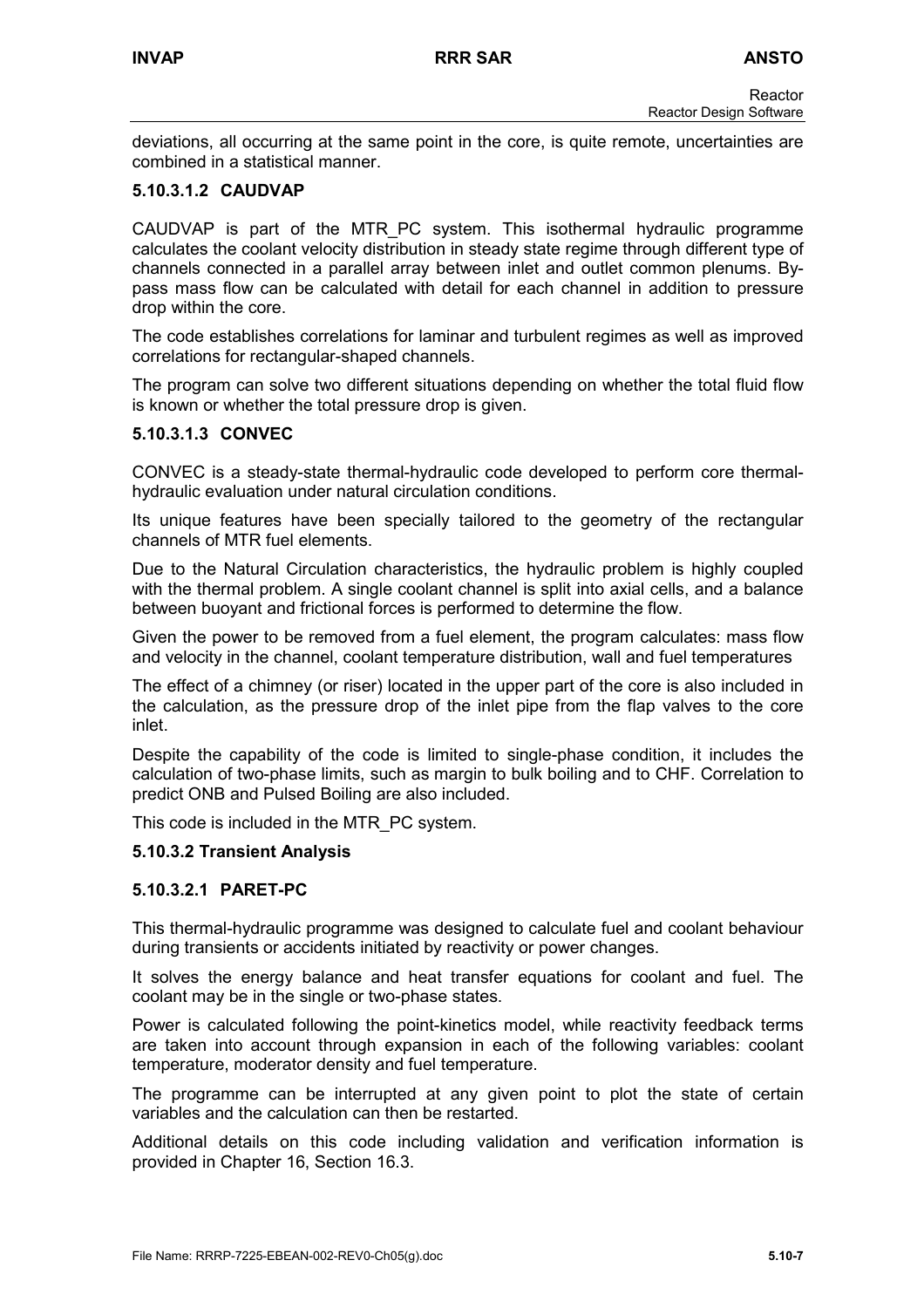## **5.10.3.2.2 RELAP-5-mod 3.2**

The light water reactor (LWR) transient analysis code, RELAP5, was developed at the Idaho National Engineering Laboratory (INEL) for the U.S. Nuclear Regulatory Commission (NRC). Code uses include analyses required to support rulemaking, licensing audit calculations, evaluation of accident mitigation strategies, evaluation of operator guidelines, and experiment planning analysis.

The RELAP5 code has been developed for best-estimate transient simulation of light water reactor coolant systems during postulated accidents.

It models the coupled behavior of the reactor coolant system and the core for accidents such as but not limited to loss-of-coolant accidents and operational transients such as anticipated transient without scram, loss of offsite power, and loss of flow.

RELAP5 is a highly generic code that, in addition to calculating the behavior of a reactor coolant system during a transient, can be used for simulation of a wide variety of hydraulic and thermal transients in both nuclear and non-nuclear systems involving mixtures of steam, water, non-condensable, and solute.

Control system and secondary system components are included to permit modeling of plant controls.

The development of the models and code versions that constitute RELAP5 has spanned approximately 17 years from the early stages of RELAP5 numerical scheme development to the present.

## **5.10.3.3 Validation of Thermal-hydraulic Design Codes**

#### **5.10.3.3.1 TERMIC 4.0**

The TERMIC code has been verified against, theoretical data from the IAEA TECDOC – 233 and RELAP code results and validated against experimental data.

A wide variety of cases were simulated using TERMIC. In most cases resulting differences were less than 10 % when temperatures results are compared with experimental values or other code results like RELAP. In cases with larger differences the TERMIC calculations were conservative. This last observation and the acceptable prediction of calculated values make TERMIC an appropriate tool for core thermal design purposes.

#### **5.10.3.3.2 CAUDVAP**

CAUDVAP code has been verified by comparing its results against those obtained with RETRAN, theoretical data from the IAEA TECDOC–233 and validated against experimental data performed ad hoc for the RRR .

A wide variety of cases were simulated using this program. CAUDVAP results indicated deviations around 10% from the experimental values used as reference and, moreover, the results were conservative. Thus, the CAUDVAP code features make it appropriate for hydraulic design purposes of research reactor cores in the forced convection regime.

## **5.10.3.3.3 CONVEC**

The CONVEC code has been verified by comparing its results against those obtained with RELAP , SPCONVEC, theoretical data and validated with experimental data from French Laboratories.

SPCONVEC is a finite element programme developed for forced and natural convection regimes for incompressible flow inside cooling channels, in the transient state. This code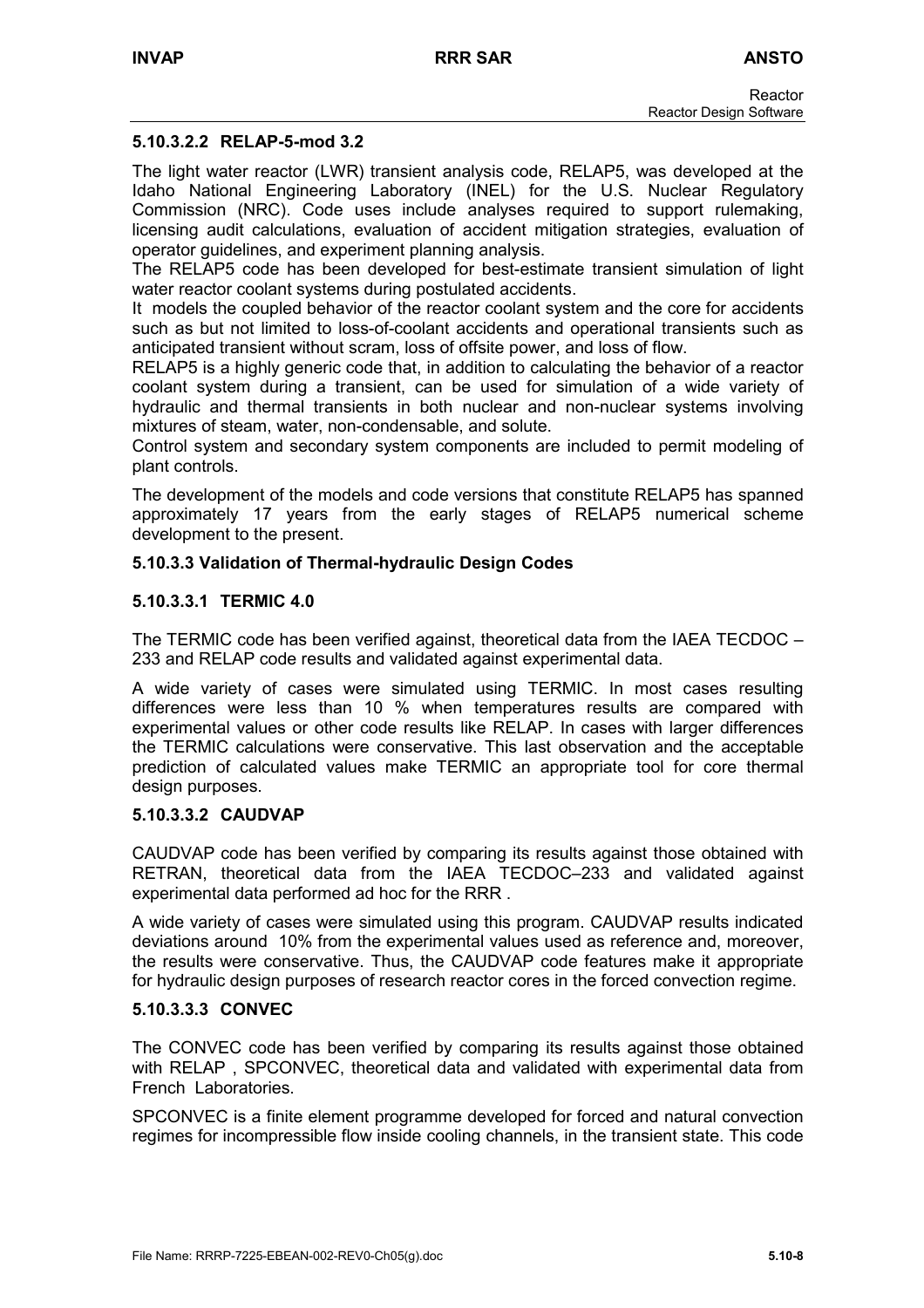has also been tested against problems having analytical solutions with accurate results obtained in each case.

A wide variety of cases were simulated using CONVEC and results were verified against RELAP and SPCONVEC as well as against analytical values. Validation was carried out comparing CONVEC results against experimental data from the Argentina RA-3 reactor and OSIRIS mock-up experiments. Several variables were analysed including heat flux, coolant, channel thickness, channel width, fuel plate length and chimney height. Various parameters were calculated and compared including total core flow rate, maximum coolant temperature, maximum wall temperature and coolant velocity. The maximum deviations observed were 10% from the reference values. Considering the results obtained from the validation and verification analysis it was concluded that the CONVEC code is appropriate for core thermal analysis purposes in the natural circulation regime.

# **5.10.4 Shielding Calculations**

A collection of various codes using different calculational methods is used to design and verify shielding against ionising radiation. This includes:

- a) Determination of radiation source parameters.
- b) Transport calculations for the proposed shielding and evaluation of the desired response (dose and energy deposition) at points of interest.

# **5.10.4.1 ORIGEN-2**

This is one of the most widely used programmes for calculating radioactive-material production and decay of radioisotopes and processing calculations.

The code uses nuclear data from the ENDF-B/IV library.

# **5.10.4.2 MERCURE**

This programme uses the point-kernel method following the Monte Carlo technique for integration over the energy and spatial domain of a distributed source. It features vast geometric 3-D versatility that enables the user to represent practically any sourceshielding configuration with the desired degree of approximation.

The programme uses two data libraries, namely:

- a) MER-BIB10, which contains build-up coefficients and complementary data.
- b) MER-BIB09, which contains attenuation coefficients and dose and heatingresponse functions for 32 materials in a 36-energy-group structure. This library was created using the VITAMIN-C (ENDF-B/IV) library.

Both libraries are included in the module, as well as graphic facilities for plotting the results.

# **5.10.4.3 ANISN**

ANISN is a 1-dimensional discrete ordinates transport code for neutron and gamma calculations, (CCC-650 Oak Ridge National Laboratory, RSIC, august 1996). It uses anisotropic cross sections of any order and can calculate fluxes for any quadrature.

# **5.10.4.4 DORT**

DORT is a 1 and 2-dimensional discrete ordinates transport code for neutron and gamma calculations. It uses anisotropic cross sections of any order and can calculate fluxes for any quadrature.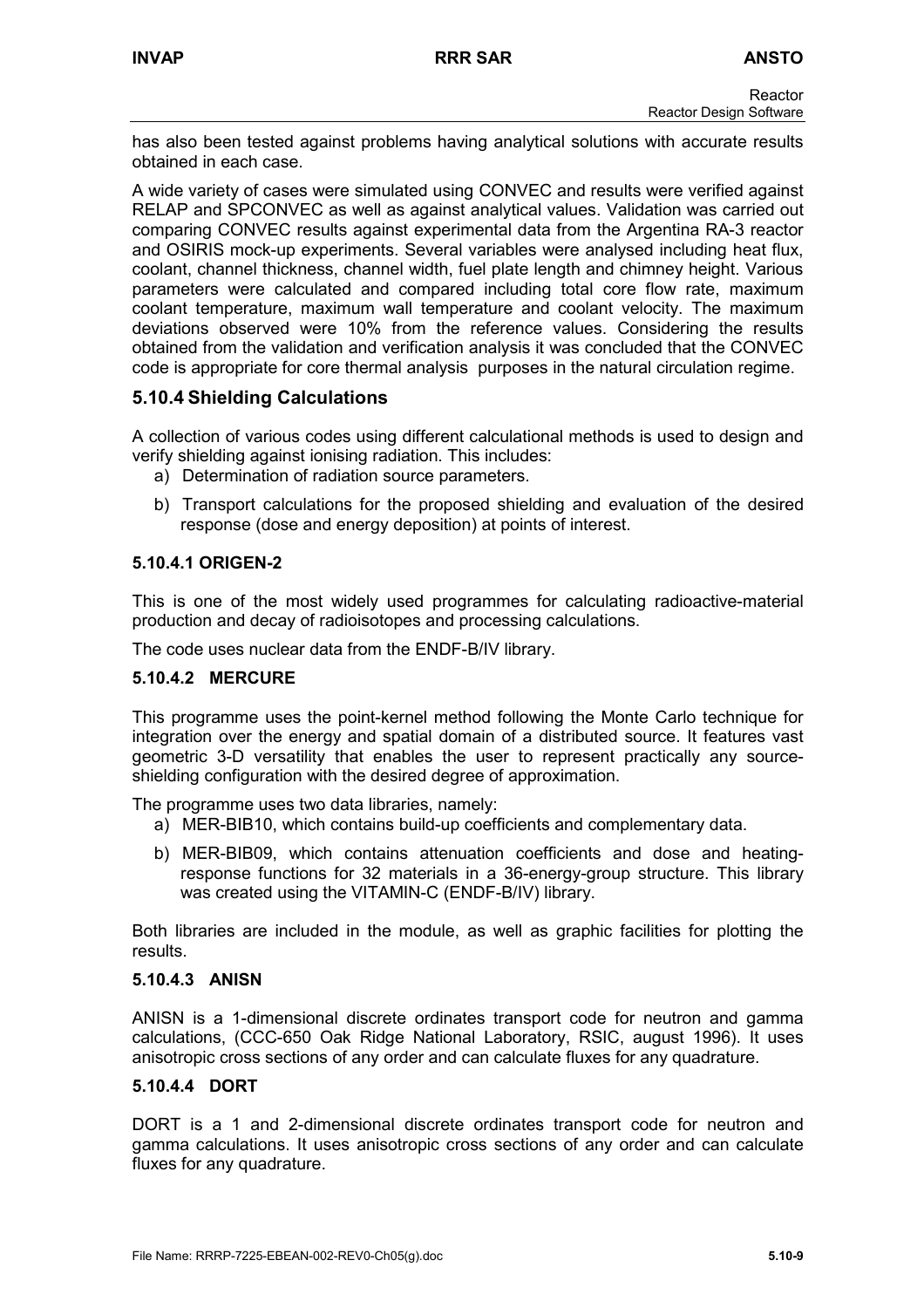## **5.10.4.5 MCNP**

MCNP is a Monte Carlo code for the transport of neutrons, photons and electrons. It allows explicit 3-dimensional representation of the geometry of any problem. A comprehensive collection of variance reduction techniques is available to reduce the calculation time of large or deep penetration problems. A cross-section library based on ENDF/B-VI data is provided with the code.

# **5.10.5 Safety Analysis Software**

Several computational codes are required for the safety analysis.

Most of these codes are included in the MTR\_PC package, outlined previously in the section devoted to the nuclear design software.

- 1. TERMIC, CONVEC and CAUDVAP are used for the detailed thermal-hydraulic design and analysis of a fuel assembly in steady state.
- 2. PARET and RELAP are used for coupled thermal-hydraulic and neutron kinetics reactor transient analysis.
- 3. CONDOR and CITVAP are used to calculate reactor physics parameters.
- 4. MCNP is used for the criticality assessment of fuel transport and storage arrangements.
- 5. ORIGEN II, ANISN, DORT, MERCURE and MCNP are used for shielding.
- 6. COSMOS/M for Windows Ver. 1.75A and MSC/NASTRAN for Windows Ver. 2.1 are used for stress analysis.
- 7. ORIGEN II with the IAEA recommended transfer factors is used for analysis of fission product release from the containment.
- 8. For atmospheric dispersion analysis, PC COSYMA and PC CREAM are used for accidents and normal releases, respectively.

A detailed description of the software used for the safety analysis, including validation and verification information, is given in Chapter 16, Section 16.3.

# **5.10.6 Auxiliary Programmes**

## **5.10.6.1 Pre-processors**

## **5.10.6.1.1 PRE-CIT**

This programme interprets the free-format input for CITVAP.

## **5.10.6.1.2 HGEO**

This graphic input programme allows the generation of very complicated inputs files. The interactive graphic capability makes input preparation for the CITVAP code a very simple task.

## **5.10.6.2 Post-processors and Plotters**

## **5.10.6.2.1 CITVAP Post-processors**

CITVAP has several post-processors:

a) FLUX: This programme plots fluxes and power densities in 1 or 2D plots.